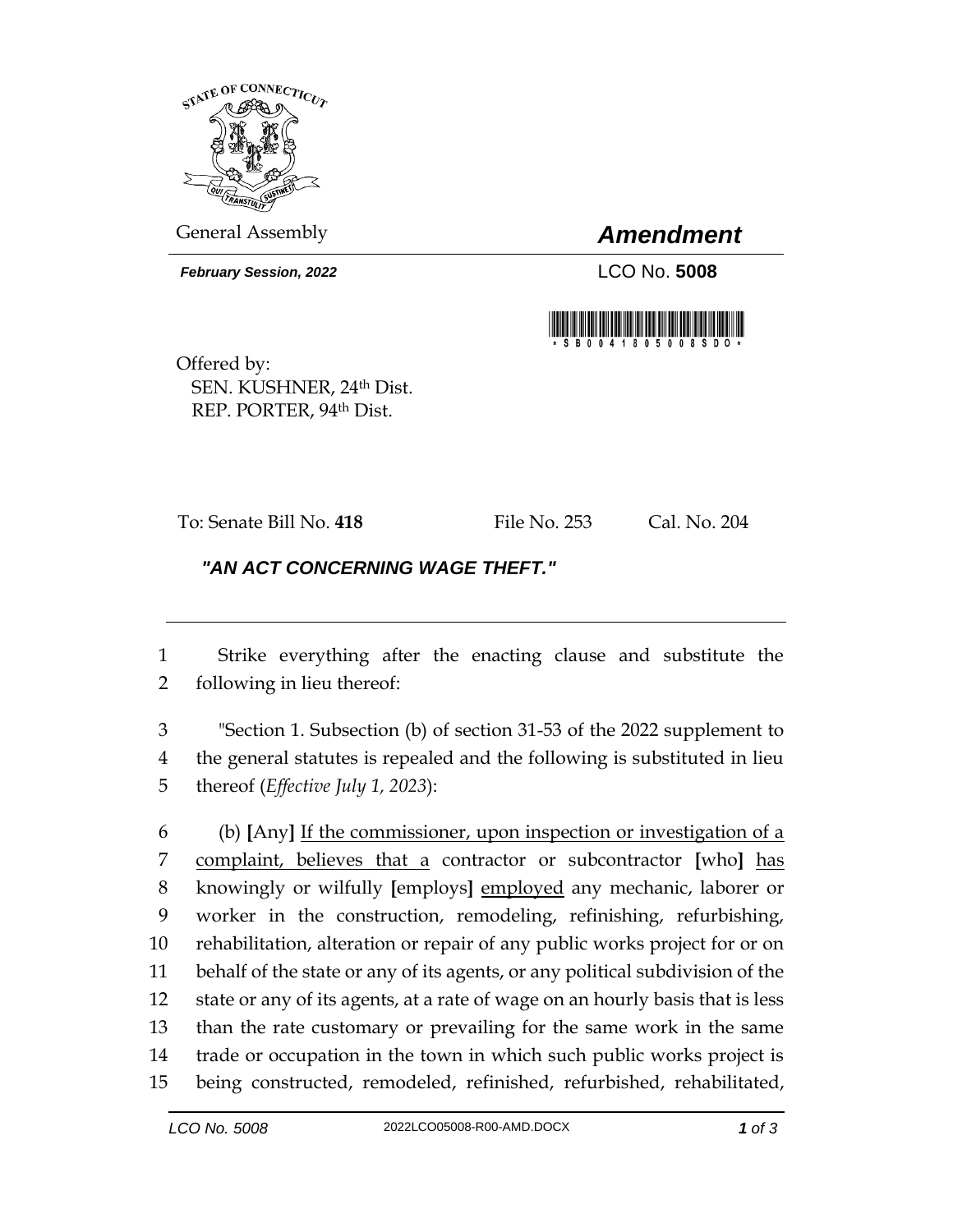altered or repaired, or who **[**fails**]** has failed to pay the amount of payment or contributions paid or payable on behalf of each such person to any employee welfare fund, or in lieu thereof to the person, as provided by subsection (a) of this section, such contractor or subcontractor shall be issued a citation and may be fined **[**not less than two thousand five hundred dollars but not more than**]** five thousand dollars for each offense. **[**and (1) for the first violation, shall be disqualified from bidding on contracts with the state or any political subdivision until the contractor or subcontractor has made full restitution of the back wages owed to such persons and for an additional six months thereafter, and (2) for subsequent violations, shall be disqualified from bidding on contracts with the state or any political subdivision until the contractor or subcontractor has made full restitution of the back wages owed to such persons and for not less than an additional two years thereafter.**]** The commissioner shall maintain a list of any contractor or subcontractor that, during the three preceding calendar years, violates this section or enters into a settlement with the commissioner to resolve any claim brought by the commissioner pursuant to this section. For each contractor or subcontractor placed on such list, the commissioner shall record the following information: (1) The nature of the violation; (2) the total amount of wages and fringe benefits making up the violation or agreed upon in any settlement with the commissioner; and (3) the total amount of civil penalties and fines agreed upon by the commissioner. The commissioner shall review the list on the first day of May each year for the preceding rolling three-year period and may refer for debarment any contractor or subcontractor that committed a violation of this section during the rolling three-year period. The commissioner shall refer for debarment any contractor or subcontractor that entered into one or more settlement agreements with the commissioner where the sum total of all settlements within such 46 period exceeds fifty thousand dollars in back wages or fringe benefits, or entered into one or more settlement agreements with the commissioner where the sum total of all settlements within such period exceeds fifty thousand dollars in civil penalties or fines agreed upon by the commissioner. Any contractor or subcontractor the commissioner